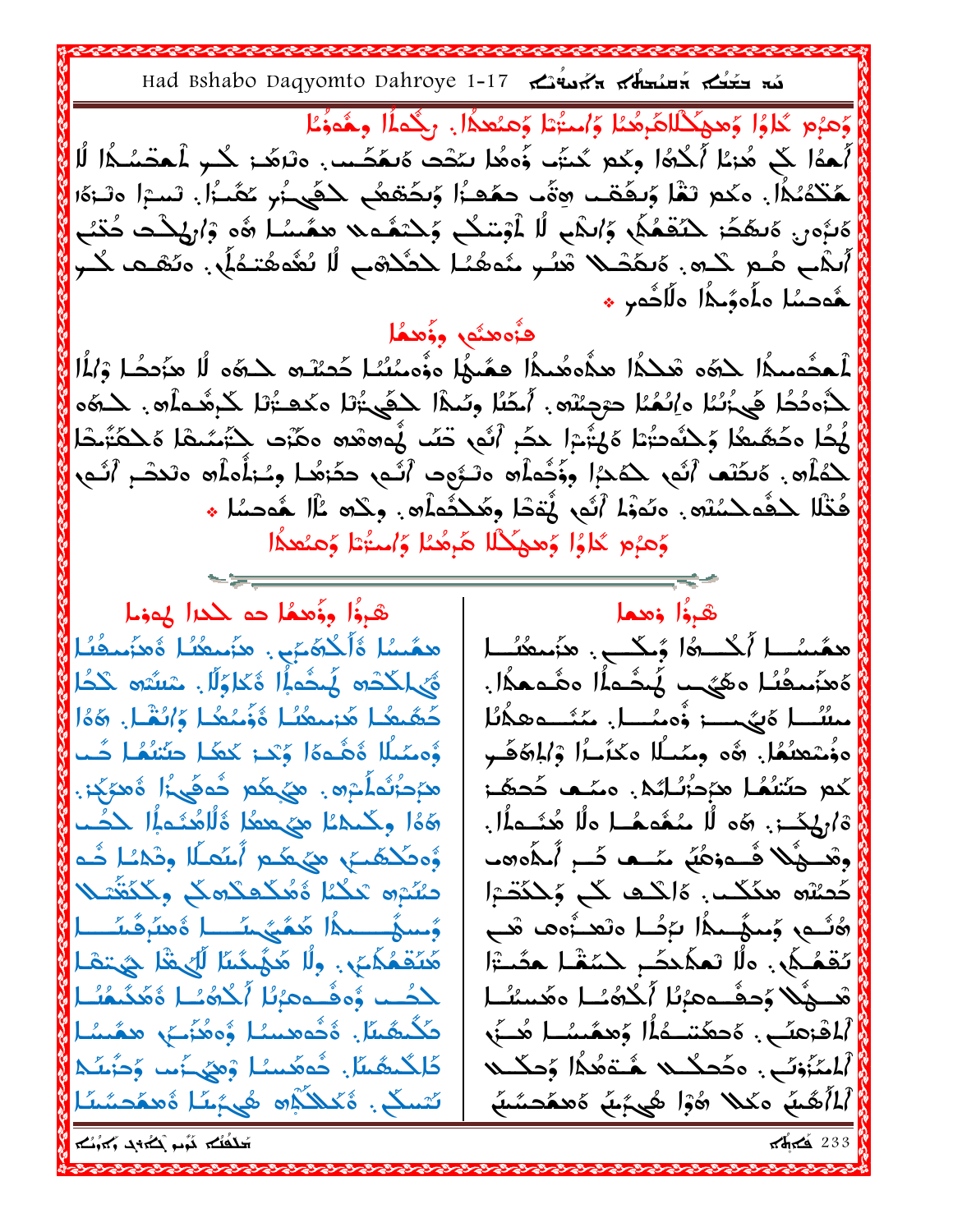Had Bshabo Daqyomto Dahroye 1-17 محتفظه المستحدثة المتفقح بتفقيح بدين

لْمِسْمِ . لَمَعْشُمِلُهُ وُسِمْعِكُمْ وَمِ فَكُمْ هُدُمَا. حْمَىُمُواْل هُرىجِمَيْلِ وْأَمِعْمَالِ. لْمَى ضَمَحْمَدَا مُتَمَمَّدُا هَبَيْمَا مَصْحَمْتَا. هَاوَهُدِكُمِنُدْدِكُمْ هُمُتَمَكِّمْ وَأَيْتَقَالُ وَب سَهَّدًا مِتَعَظِّطَاً. أُورِ تَعَكْظاً شَوَعَّطُ هُبْسًا مُعِنْهُلْا. وْشُمِرِ مْرِكْبِ مَتْلَا مَّـــالَمُ وَلَا تُذَّمَّــَـبٍ. لَمُو تَـعَكْمُـــا مْدَهَدًا هَبْهُا هُدَدْهُنًا. وُحْسَائًا وظُكْده أَهُنَّةُ أَا قُومُنُسًا فِأَمِكُور هُــوهُم وُمحَـهُمحكُــوبِ لَلْسُل وِهُــوَوَجَلَاتِهِ أَدُّم حَدَّمَ حَثَمَاً إِن أُمْرِ حَمْحُهَا مُدَمَّدًا كَرْهُا مُحكمُنًا. تَرْفَعا وِمُحكَمِد وُسْلَمُ اللَّهُ إِنَّـٰهِ مِنْ اللَّهِ وَعِكْفُ ا بِنُمَعُدًا هَبُعُا هُدَدْهُنَا. وَ96 أُوضًا أُه هدُّ اللَّهِ وحُمَّدَهُ لا يَحْمَلْكُ هِ أَل وً معَنْدَا. لأُورِ تَعَكْفُ النُوحَكُمَا وَيُحَمَّلُ هُعِنْهُمُـا. وُهَمْنَا وِضُكْتُ أَيُّـتُهُاْ] حَاتِيَٰ أُدبِ وَدُهَكُمْكُمْ وَٱلْمَلْسِ اْكُسْ لِمُورِ تَعَكَّمُا مُتَمَعُّدُا هُبُعُا مُحَكِّمُلُّا. هُءَهُ! وُهِ مَلكُمْ أَخُمْرٍ رَهُمْ أَلَكَ . لِمُعْ دُهْكُمُا مْتَمَعُدًا هُرُجُنَا هُدَدْهُنَا. أَيْعَذْتَهُنَا ةُفَـــمِرْنَا وْءُوْجْــــه أُوُم كَيــــةه وُّەفَرْوُلْھُا ٱتَّدَىرِ مَمَعَّمَىٰاً. لَمْعِرِ تَـعَكْمًا شَمَعُدًا هَزُهُما هُدَدْهُمُ). وَأُوسَاهُم حثُلُكُله أَكُمْ أَوْمُ الْمُكَايَّبِ مُحَلَّكُلُهِ أَحْقِقُا. أُورِ تَمَكْعُا سُومَٰدًا مُّرَحُنًا مَعْتَـٰهُـٰـَا. وَصْـَۃْا هُوَاضُـُدوَهُنَـّى أَضُـٰدَرِ مدهَّمشــــــــــــــة وَتَرْمَقْــــــــــة و أُومٍ كَــْمَكْمُــــا مْتَمَعَّدًا هَٰٓبَـٰعًا مَّحَكَمُنًا. وَعَنْعَكًا وَّه

لَّكُمُ مُعَامَلٍ مَنْ الْمُعَامَلِ الْمُعَامَلِينَ

لكەن. ەللەفكا ۆھئ<mark>ىد</mark>گە ھ<sup>ى</sup>كى ھُــمى*ئ*ىئى. |ەكھۇپشەڭ| ۋې ھُدىكھَىِّ ەُ/ھزَىپَ . كُ كَعِنْدْمَا مَبْ حَعَجًا هَبْسُا هِ فُزْهِ هُنَا |وَ/لَمْ هَٰذَاهِكُمْ هُمْ هُٰتَانُهَا وِسَعْهَا هَشَـٰـٰٓٓا وَسَهَٰدًا. لَمَا كَعَكْتُمَا سَرِ حَعَجًا هَٰٓبَعًا |ەقْتُەھْمُا وِحُـو أَحصَّىبَ مَتْنَا مَتْبَاْلَ وِلَٰا َهُاتَبِ. أَا خَمْكُمُا سَرِ حَمَّحُا هَٰٓبَـمُا دَفَّأْدَهُنَـٰا فِيَـٰہُا وِثَلاً فِـتَدَضَّعِ قُومُنَـٰل فكأملط هزمُها وخُشْعَط لَّاسْكُنن وَاوَوُسُتَا كُــو لمؤَــوُ)بُمْ. لَمَا كَـعكْمُـا مَـْـو حمَّكُـا هَّبُـمُـا هفُّهُمَـُـا ووُهمُـُـا وهُـم أَههُـماُا وَسَهَّدَاْ أَهنَدَ كَبِ. أَا كَعَكْمَا سَرِ .<br>حَمَّصًا هَبَسُا هِفَزْهِهُنا وَهوَ A كَبِ أُهزَمُه مَعْصَلًا وهُـومْي لِلْعَلَامُ أَمْرَ أَوَحِكَمُا. لَمَا كَحِكْمُا مَبِ حِجَكَا هَبُحُا |ەفْزْەھُنْـا وەَحـْرا وفُلا ھُتْــدًا خَلْترْسـر آلمَكَتِ كَي ةَ/لَمْت كَي. لَمَا كَسْكَعُا سَر حَمَّحُـا هَٰٓ مُـمُـا هَ فُوۡهَ هُـُـا وَٱسۡلَا وَقُوٰوَهُـُـا دُو ٱهلَاَیُ کَلِ. اُا دَهَدُهُا سَرِ دَهَٰدًا هَّبُـمُّا هِ الْهُمْا مِمُهِحِمًّا مَحِجَّۃٍ فَهِمْئِنَّا وسُت اُوُم کیے فَرْوَٰىھُا خُــو اْلمَفْرَحُــدْ. لَمْ الْمَحْمَدُ سَمْ حَمَّصًا هَبَعْا مَفَّزْهِ مُنَا إِوَّمَنْعَدَا ۖ فُنُوهُــدًا ۖ وِنَـُومُنَـٰلِ دَخَـٰلًا قُتَبُ هْدَوِّسْت هْمِ شَكْرُهُمْ كَتْتَقَلْ: لَمَا كَمْكْتُدَا مَّبِ حَمَّصًا هَبُمُّا هِ فُنُهِ هُنَّا وَدَّاشًا ِ هِ دُوَوْمَا لَوُحْکُمْ دُرِ ٱلْمَدْهُــدِ وَٱلْمُأَهَّـدِ. لُما كَمْحُمُّا مَّرِ حَمَّحًا هَٰٓبَمُّا وَفُّزُوهُنَا ۖ أؤهنُعجاً هُسسُماً وَحْعَابًا وهَسًا 2019 لَّهُ وَهُوَ يَكْتُلُمْ وَسَهْمَةً وَسَلَمَتُكُمْ وَهُوَ كُمْهِ مِنْ مَنْ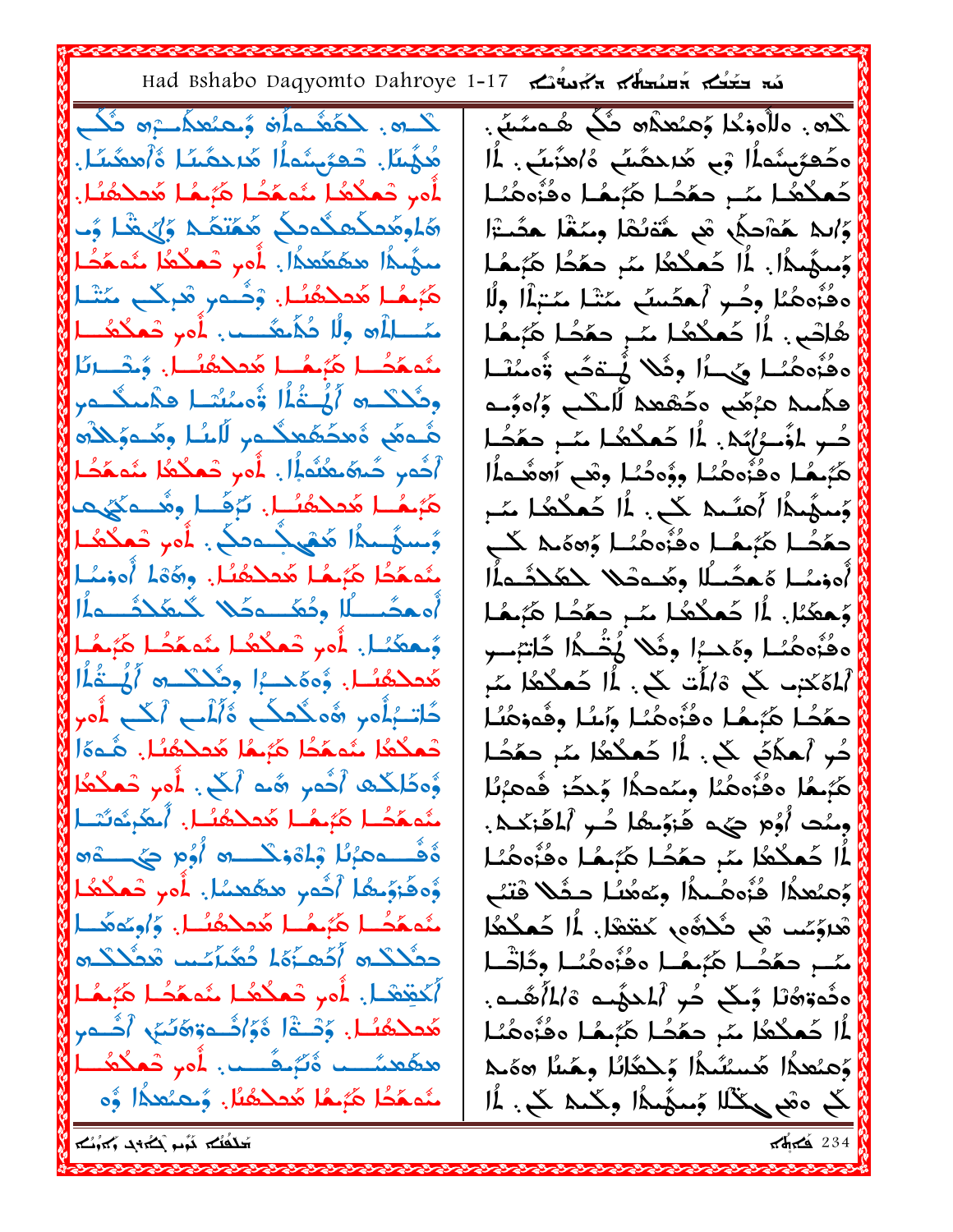Had Bshabo Daqyomto Dahroye 1-17 مَنْ تَسْتَعْمَى Had Bshabo Daqyomto Dahroye 1-17

لَّاحَفَ وُهِمَّسُا هُمْلَكُم ةَهَمَّاتِكُمْ \$ وَّسِيرُهُمْ مَا مِنْ مِكْتَمَاتِي الْمَسْتَمِينَ مُفَهَّدًا هَُبُهُا هُدَدْهُنَّا. وُمَ خَيْرَهُنَّى أَم أَبْدَهِهَنَّاسٌ أَخُم تَبْعُب ةَههُمْسَب. لْمَرِ تَعَكّْفُا شَمَعُكُمْ هَٰٓبُعُا هَٰدَكَهُنَا. وُّەشەھۇا وُحَتْسَا ەُھسۇرُّا آَشُـەرِ شَــ﴿وَ لْحُدُبَبَ. لِمَارِ تَعَكْفُ حُمْهُمْ مُحَمَّدًا مَّبَعُّا مُعطِمُنُا. أُدَّنِبُ هُ أَيْ مَكَ مَتَبَارِ وَّسَايُمَانَىْ، أَخُمْرَ عَايُمْتَ . أُمْرَ خَعَلْكُمَا مُفَهَّدُ الْمُرْجُمُ الْمُحَكِّفُ الْمُقَالِ وَعَمَّدَ الْمَا أَيُمَلِّكُمْ وِثَلِّكُلُّهِ أَهْدَّمَكُمْ ةَحْمَسِكُفُّا أَدُّمِر شَد أَكَّى. لمُور تَـعكَمُـا مُدَعَّدًا هُرُمُّا هُدَدْهُلُّا. وُحِمْعَدْاً هُدَدْهُنَّداً فَعَوْهُا مِبْحِبْائِلِ هَءَلَمْكِي. تَحِهْدُا تَبْحُلُ همَ مِنْ مِنْ مُتَوَمِّسًا. لِمُو تَعَكُمُــا عْدَهَكُلْ هَٰٓبُهُلْ هُدَكُمُنُلْ. وَّٰٓجُوهَٰٓلُلْ وَٰۡاوُمِ ةَكَعَزُنَا أَخُمرِ كَالْحُبْهَا مُحَكَاوَتَا. لِمُو تَعَكَّمُا مُتَمَعُدًا هَبُنُهَا مَدْحَمْتُنَا. تَاوَقَـَا هَ ُحُماُ أَخُم مَحمَّحكَ . أَحَكْمَاُمُا وُحْمَدُ الْمُسْمَى هُعْكَبَ لْهُ يُتَسَار ةُمُعفَعكَبِ. أُمر ْعَمْحُمَـٰ الشَّمَحُـٰ هَبْكُلْ هُدَدْهُنُلْ. وُهْدَدْنَا تَذَكَنَا لْمُعْضُلُّا أَضُمْرِ كَلِكْتُا. لِمُورِ ضْعَكْفُلُ<mark>ا</mark> مْدَهَدًا هَٰزَهُا هُدَدْهُنَا. تَاهَيْا وِدْهَلَاهِ أَ هَقَدْ يُٰذَا أَحَدو هَـده أَكَبَ . لَمَو تْمَكْتُدَا مُتْمَمُّدًا مُّبْسًا مُدَكْفُسًا. ةُلُوْكَــاهُا وْهِدْــوْهَا شُهْهُـبِهَــا وُٱوُم وْلْەْدْمَىݣُلْ ەْنْھُەھُا ۚ ٱخْـُمْرِ ھَلَاسْتْلَكَى: لْحُصَرُالُه مْدَيْ سَلَّكُمْ ِ. كَاكُمْ تَدْوَنُهُ تحنفته بالمحافظ بنقطفة

كَعِنْكُمْ مَيْنِ حَعَجُلَ هَزْنِهُمْ وَفُزُوهُنَا وهُـــةهُــه دهُـــدةمْنُـه دُــــر ٱلمُوَّتُــــد ة/اسكعد. أَا دَمْكْعُـا سَــ دَمَدُـا هَّبُـمُّا هِفُّوْهِمُّـٰا وِنُـهِوْا مِنْتْـا هَـٰٓزُّا حُــو ٱلمَأْرَهَـــت كَـــى. لَمَا حَـعَكَـمَـٰـا مَنْــرِ حَمَّطُ هَبَّمَا وَفُزُوهُمَا وِهْتَهِلِهَـا وَثَصَّلَا ءهْلِعَّتِنُـٰهُۥ وِحُدلًا وُحِكَّ حُـبِ ٱلْمُعَٰـٰهِـدِ. لَمْ الْمَحْمَدُ سَمْحُمْ هَٰذُ مَا وَهُ وَمَنْ الْمُسْتَمَرُ مِنْ الْمُسَلِّمَةِ مَنْ الْمَسْتَمَرُ مَشْمَتَكُفَّى دُــِرٍ أَحَكَّدُتَ كُـــى. لَمْ كَعِنْكُمْ مَنْ حَعَجُا هَٰٓبِمُا وَفُّوْهِمْا وَهنُعبدًا فُزْههُمسمًا وهُبْهُما هزَجِيُّنا اههَما كُلِّ . مَحْهِــُزَا هِمَّهِمُنَّا أَلْمَّزَهِــهِ ەسَھَىم كَى. لَمْ كَمِحْكَا سَرِ حَمَّكَا هَّبُهُا وفُّأُوهُمُا وَرَجِّعْدِهِ وُاوُمِ كَحَزُّمَا كُو ٱلْمُتَبَلِّ هُو وَقُسِعٍ ۚ. لَمَا كَعَكْمُا مَنْع حَمَّجًا هَٰٓبَـمًا هفُّٓوَهُـُـا وِهَّبَـمُـمَلًّا خُـب هنَّىكَ . هَ هَكْشُــدَاْلِ هُــ وَجَعَثَــا دُـــو اْلِمَيْنَ وَخْلَقَ. لَمَا حَمَّكُمَا سَرِ حَمَّدًا هَبَعْسًا هِفُزُوهُمْا وِذُوهِ وُهِ الْمَحْكَمَا كَعِمَدُا دُرِ ٱلْمُكَسَّىِ. لَمَا هَعَكْمًا سَـٰ حكَصًا هَبُعُا هِ فُتُوهُمُا وِحُومِكُمَا وِثَلاَہُبِ هَقَمَۃُا دُــوٖ آٰٓاَت کُبِ ۖ. آَٰا كَعِنْدُما مَبْ حَعَجًا هَزَمَهَا وَفُزُوهُنَا وِلَمْوَكَلِ هُوَ وَٱسۡمِ أُوُّمۡ ضَرِ حَضَرَ قُـٰٓءَهُرُنَّا ۖ أَحُرِ ٱلْمَكَامِدِ ۖ كُلِّي ۚ شَيْئًا ۚ وَٰٓ وَٰٓ الْمَحْسَنَةِ ۖ وَٰٓ الْمَحْسَنَةِ ۖ ەقىدىكىگىنى كىب. كىلا تىھا 16 ودْتّْفْقْدَا وِلّْحَدْهَا كُلّْي. وُاحْتُدًا وَسُعْدَ مَكْفَبِ رَجِئْلُكُمْ. هَاهُمَا كُبِ وِتَسْرَا  $4.235$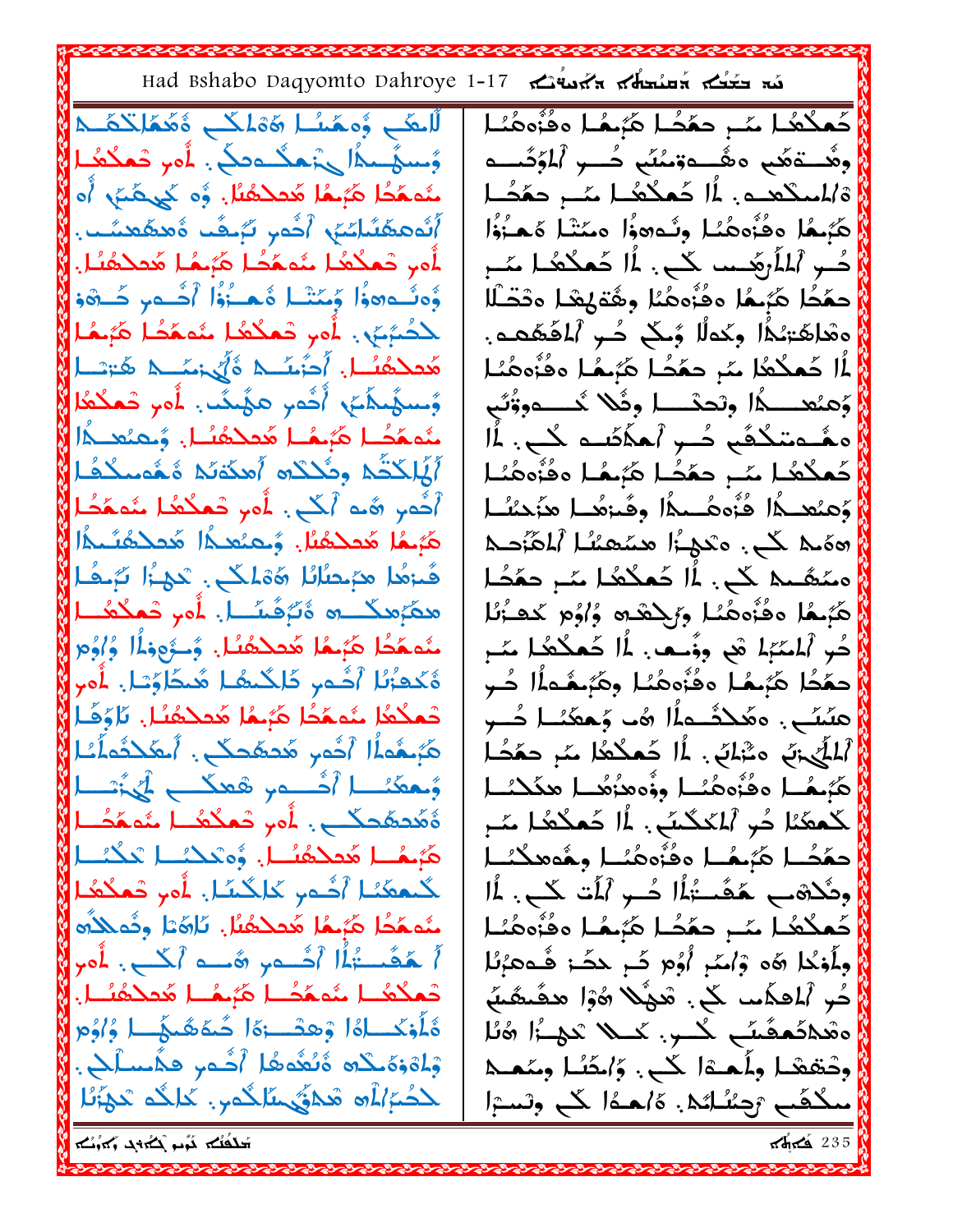Had Bshabo Daqyomto Dahroye 1-17 میں تفکیم کا استعمام اللہ کے منظم کے Had Bshabo Daqyomto Dahroye 1-17 حَمَمُعا وَعِنُعَكُمٍ وَتَعَكَّدَهُوْ خَاصَّحْفُهِمْ وَدْتَعْعْدَا وِمَعْمَلْكُمْ. وَالْمَوْدُا وَمْكَىعِطْكُ قسكفئسا وجئس أبلى وقمكهكي ەتىھەا اھتقا حككئەلمْر. مَتْبُصْل لا وقدفؤبئينسا خُمدمُصا وُحمنُعدَامِ وَم هدَٰةٌمۡــا حعْمــدُّهاٰب. ههَٰـٰبَــا وكُتُــا مُّحَمِّعَمَّنَــا حُـرَمَّــفَّــمأَُـبُومِ وَوُوَّعَـٰـاُ<br>مِنْكَرْقَــــرَّهُ ـلاَنْكَـــمِاْـبُومِ. وَالـڤـــرَّه كَسْگُــهگُر. كُــو لْكَمْتَقْبُ تَقْفُــكِّي. ەلْكاتْبْسُى ۋْەمئىسكى. ەلكاڭساڭ ئالۋىگ لْلْتَهْجَمَّـــهِ ضُعْمَدُه أَــــرُه بِ هُهَّتَــهِ ەتمكاتىمىسى ھىتكىنىڭ مەتكتىنىسى لَّەْتُ ھُەھَكْتُمُوْمِ. أَهُمْ هُنشَقَ هُوزىكُمُّ. وتَـ96 لِنُسُّا ووُوحَزُنًا لَمِحًا أَتَقْعُلَاتِ، شَعَبِعًت أَوّْمِنْكُتِ، لْحَمَّتَةِا مِنْ تَعَمَّا وَحَقَّدَتَ كَلَّلًا هَدَّنِي. هُمكُمَّكَ كَوْمَا أَوَّەكَمْ عَيْنَ هَيْ هُــَ مُّتَى أَمَثَلُا وَمِيَّ 50ْشَى نُصْف لُحْسٍ هُءَتِسًا. أَهْتَكُمُلَّيْ قُالِكْمُلْتُ، وَ96ْ لِمُمْلِ مأَوْمَدًا شَمَّا ةَحثَكْلاَكُمْ لْمُلْكَتُمْ \* ةَوْهِ دَٰرَنَا ۖ إِلَٰهَ الصَّلَاتِ الصَّلَاتِ ۖ وَوَهُدَهُ ۖ وَوَهُدَهُ ۖ كَالْكُمْ هُجَنُّــرُوبْ أُجْوَجُــا وُسَبًا وُوْتَــرِ هُدهِهُمَكُـــمرِ هُوصِيُــا وَٰلُومُوكُمُ وَحَــرُا حثَّلاثَ للنُلغُّمِ \* تحدا هُوجِسًا كُبِ وُهُا وَٱلْمُسَمَّدِ هُوَكُنَّى وَهُوَا إِنْهُا أَصَوَٰلُ وَهُدَا عَقْبًا وَرَجَّحُا سَكْفَى هِ مَعْنَظٍ أَسِ وَرَجًا. وْالْمُتَّبَعِ أَسِ وَبِعْقَةِ كَلَّهِ. وَهُع كَلّْكُمُا عَنْقَصَى. وسَبَّب لَّكُمْ حَمْنُعْدُهُ أَلْحُدُهُا مَكْرٍ مُدْخَعِفَيْنَ هُزِيْا كُمْ تَدْوُرًا هَٰلًا وِحْقَقْا حَقَلا رِكْثُكُم ەفَنُا مْلِتُكُلّ؛ مِنْهُا ەُمِثُوم تُدْهَى نُعْوَهُتَوُاْ وُكُلّ وَاتَّـب أَنَّو كَكَتَبْهِ ا هِمَتَعَلَّا وَحَقَقَ كَلَّلَا هَدُو هُنَّى وَالْحُمَى ﴾ بثمأها سَعُا ۖ لَمُ أَكْمُا حَمْنَسمُنُماُرٍ حَذَاوُا وَمسْمَٰرٍ وَهَى صَدْ مُحتذَا. ولَا أَحْدمَدْ ۖ حَبَسًا كَعَبِ حُمِنُعَدًا وِثَكِحِمًا: هِلَّا أَ/هَٰــٰٓ: كَبِ وِلَّا سُـَرِيهِ إِنَّا لِكَـٰعِهِ ۗ أَلَّا أَحكنا كَبِ حدَّبِلُر أُهزَّهكعُندًا حدَّدٍ ولَا تَعمَدُوْمَا. هجَعْم كَبِ حُسابُكُنِ أَحْدَثُمَدًا ومَحْدِمِيمًا حَكَبَتْها ويُثْقِفَ لَكُمْ هُوَصِبُلُ وَأُوَمِّدُا وَلَلْخُورِ وَكَذَّوْمِنُوا فَكُلِّجُمْا وَهُمَّا ﴾ وككمأا وزجرا أَهِمًا لَكُمْ هُزْمًا أَلْحُدُهُ وَثَوْهَا هُيُّ وَهُوَيْ كُلْ صَنْعَتْهِ عِلْمٍ أَلْحُدُثَا. وهُحكُم وتَصْنَي حَمَاهُمَا وَهِنُعِكُم مُعْجَمًا مَثَلًا. وتَوَوَّا ۖ كَمَاوُا مِنْزُومًا وَوَمِّرًا وَتَحْكُفُ دُو مُدوُمًا تلاءُ مام الله على الله من المسلم المسلم المسلم المسلم المسلم المسلم المسلم المسلم المسلم المسلم ال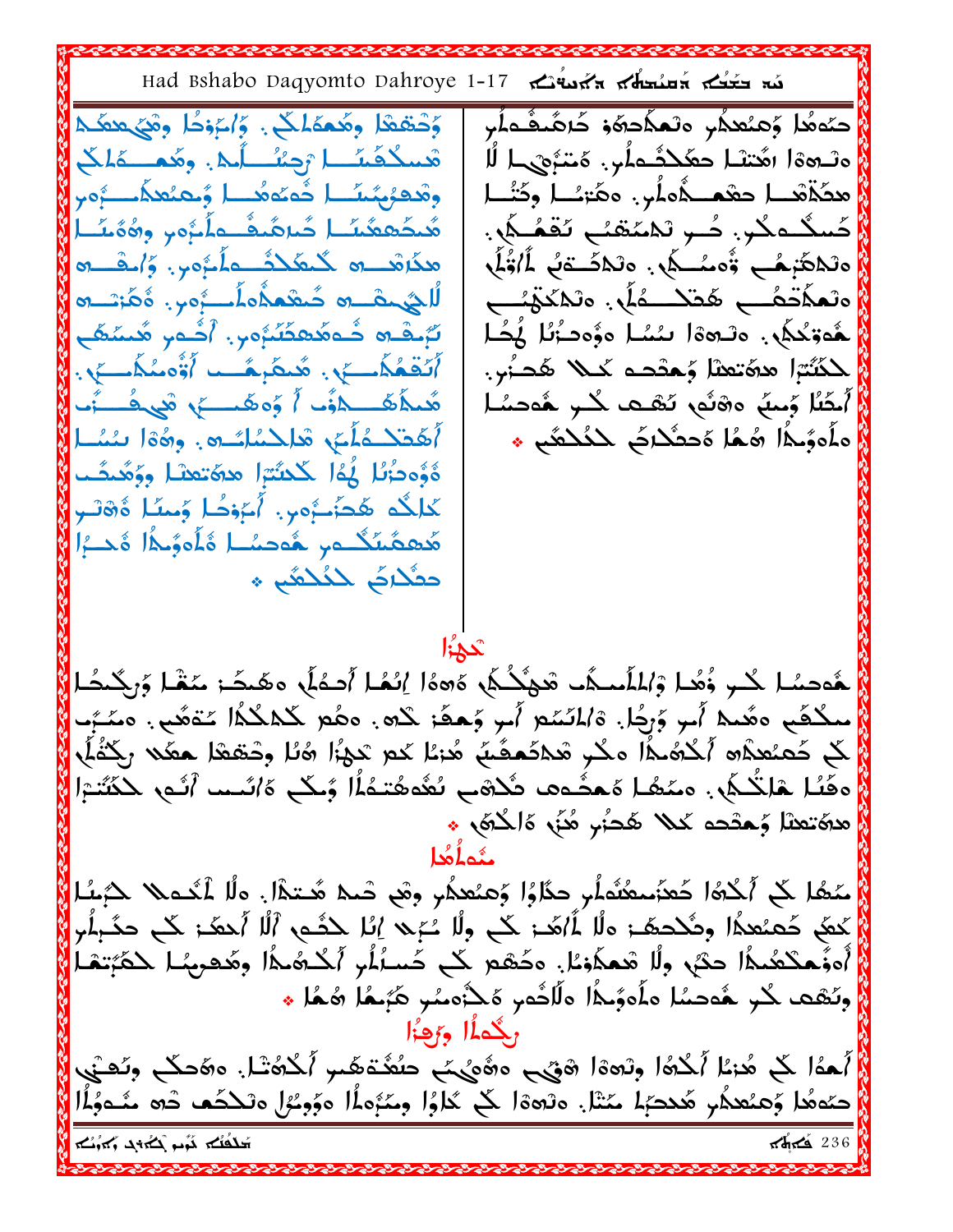Had Bshabo Daqyomto Dahroye 1-17 محتفى بالمستحكم بتعليم المستحكم بمن

وَوْدَسُا وُكْبِ هَٰٓبَـهُا دَنفَـٰمِ هَنُدوٰلُما وَقُدوٰهُمُا حَـٰلا وُّـهُبِ دَتْـهِ نَعْـرَت كُـدهكُـلا الْكِيَاةُ وَمِّنَا فَيْتَ الْمَدْمَنِينَ مَنْ مَسْكُمَا ، وَأَسْتَفَادَ مِنْ الْمَسْتَمَاءَ مِنْ الْمَسْت || مُتَحَرُّلُ . مُنَّى هَالْكُنَّى \*

فأوهثم وإجأا

لْمَصّْــمىماً للـــوَّه تُــموهُّا وُممُـُــا ملَّا مْدَهَدْتُــا للــوَّه وُممُــہُّا لَّا مْدَوَّوْتُــا ملَّا مْعِكْمِئْمَا. كِنَّهُمْ وُاجْدِ ٱتْحْفَى وِكْتْزَا مِغْلَاتْيا. مْوْشُمْ مْوْصِهْد وْتُسَمَّتْ هَٰلَاتْيا محْمَعَهِمْ حَاسَنَةٍ مِنْ مَاسَرَةٍ مِنْ مَحْمَدَ مَعْ الْمَسْتَمَرَّةِ مِنْ مَنْ مَعْ مَعْ مِنْ مَ مَّرْكُحِكُلُه هَقْدَسَتْ حَزَّشُمْلُهِ . هُو وَحَسْرِ أُوهَّمَا وَلَمْحُكُمَّا هِنَّوْهَا هَرْهَيْ ج ەقىمكْصّْب قىي ئَكْتَى شَتْكُلُّ وُجْعَكْنْلْ دَوُّاقِكْتُلْ. وِكْتَ عُلَّا جُدْمَعْلَ م وَهزُم كَاوُا وَهِجَكْلًا هَرِهُمْا وَاسْتُهَا وَهِمْهِاً

هْبِوُّا وَرَجْزًا هُمْ كَلْدًا يُّووُّعًا همُسُا ةُأَكْتَهَــَىٰ 56أ وُوعَقِعًا كَـــ ھئعداً وُمِر ھکرِجرِّسًا. ڈگوئمنگوُمر وهْدا حُسًا هُتَدَّه هِسَيُسًا حَوَّمَتَكَ مُعجَّمَا. وَمَا وَجْهِ أَنْقَا هَٰتِمُكُمْ كَاهَا دْعْعْا هُوْتُوهْا كَيْݣُو مُوفْرُون ةَهتَمِيًا هَٰذَلِكَا. كَالِكُت هِنُعِدَاتُوبِ أَب مَعَّصُبِيكَا وَهُوصَّوْدُا مِيْزْوُهِ ، وْݣْقْبِ وْكَهَاهَا هَكْتَمْا وُهُنِّفَ وْهَجُمْنَ أَبْ تَعَلَّلَ وتَعتقُب امْثُم مِسَرَّة وَهُو كَسَكَّدَة مَدَّ وَعِنُواْ هَٰجَكَٰلِاتِیا هَٰدِیْزَا أَیْکُلُو وَجَمْعِ وَعَیْدَا هْدەكْسَلْهُتْدَا. هُكْلِمْلْ هُوْتْلْ. هُنْسِ أَبْ لَّكَـــاْا وَهُكَـــْزْوُهِ وَهُــهُــبَ كَــْدَّمِيشُــدَاْا وَّكْمَكْتَسْلَ شَهْكْنَا وَشَهْدَتُهُ شَذُوكَهُا أَكْتُهِ . ةُمْتَوْتُو مَكْعُدا أَحْقَدْهُ تُغُّل أَالْخُومِ. شَعَزًا أَحكَمْشَا هَكَنْشَا مِنْعَشُو وهَاتِي وَذَاكُمْثُيه هُوهُيوؤُل: شَعْبَرُا أَحكَّمُه إِنْقُا آَنْثَا وَعُمْكُنَا وُءًٛوَحِكَٰا لْمُ الْحَمْدِ هَٰذَاهُمْتَكُلَّفُ وَالْقُدِ مَحَكَّرٌهُ وَ

## هْبِوُّا وِرِهِزا

همُسُــا أَكْــــرُهُا وُلِكَّــــرِ رَهُه وكوهُنُــا ِكْعِنُعَدُا وُلِكُرِ مِكْرِد*َئِ*تِّ ، ەَكْتُم*ىُ*تُور وثب تسمه شتماً كمشهُدُه حفَرِكب هَدْكَبَ. هُنُا وِدْهِ تَغْلِ هَٰئِتُمُكُلُّ كَلِمْ حْقَعْا لُخْا هِوْتُومْا حَدُا هَدُر عَمْدُا أَلْمَكَــــــوِ وَةَبٍ مَكـــــلا هنُعـــــدُم همَّكَسِـدًا وقب هَجَـزُا كَرْقَـب وَةَب. ەۋت حدًا ھكتشا ۋۇي كعكشُر كَرِ أُهتُهٖ لُمْتِي حَبَائِبِ حَمَّلاةَحَمْلًا وِثَمَوُّا أَهْدٍ هَٰكُلاَثَا ٱءُلَاهَذِ حَدْثَى وِصُـْعِ مَنْنَا هُدِ َّصْطِ هُتَّىْدًا. مَكْتَكُوهُتْ بِأَيْ. وَهُنَّى كَرِ أَهْلَاهَ وَسَلَّاءُ مِنْهُمْ وَالْمُؤْمَّلُ مِنْ الْمُؤْمَلُ الْمُؤْمَنَّةُ مِنْ مكْمِكْتَسْا وُحِهُمْمْتُمُّا مِخْتَعَّابْا رُزْحَٰب الْغُمَّارِ وَاهْتِ مِكْعُمَّا كَعْدَّے إِنْغُمَّا وَٰٮنٌـتَـهَـٰذُالًا. هَذَـٰٓ : مَا مَدْشَـٰهِ حَدَّثَـٰہَـٰا الْمِحَتُما وهُـع كَـــرَه وَحَشَــمٍ هَـــوَ مَحــرًا. أَهْدَٰءُا حكْدُمٍ إِنْقُا هَنَّنْهَا وَحِؤْمَقْنُهُا |اوْحْصٌمِ أَلِـدُّهِ. لَمَ قُوعو هُم حقَّاتَتفُوم.

حَدُوْمَة مِرْحَمَدُ مِاهِمْ حَدُّوْمُ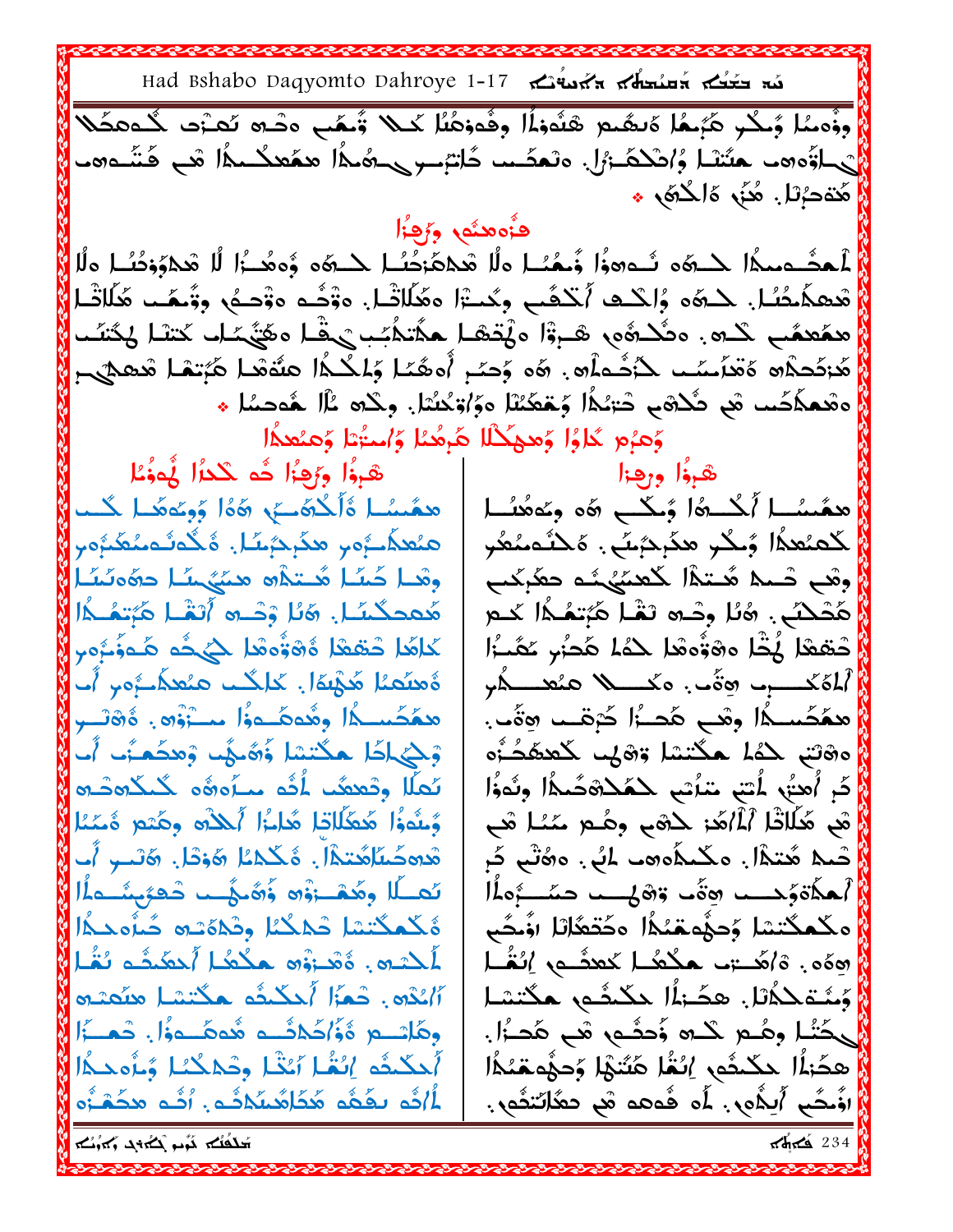Had Bshabo Daqyomto Dahroye 1-17 محتفظه المستحدثة المتفقح بتفقيح بدين

أَحْمَـزَا وُوَكَلِكْــِهِ لِكُــوكُمْ صَزْبِكَلْ. كَتِهْلُ وُلْكُوكُمْ هُوصًووُ أَكْرَنُعْفَبٍ. سألَّل أَسَّصَلَّا وَتَجْتَنُ قُدُرْهَــب وَّضًا هُبْنَكُتْ ةَتْدَمَنُكُمْ وَتُوْصَلْ فُعَزَّىٰلِكُتْت ةَ تَعتقَب مُّ حَنَّهُ! وَرَبُّدَتُ وَهَدَلَتْ وَ ةُهوَدُه هَاتِم حقْوَةَ أُمَّسُلًا هُوصًووُّل. ةَلَّا دُبِّكْتَا أَجْابُا. كُتْ هَقَبْا هَكْتُ لَّامُكُمْ الْمُكْمُرِ مِكْدَةَ وَمَعَ الْمُمَالَ كَاكْبُوب حُرْهَا وُءَمَكَا هُوهُووُا مِنْكَى أَمِنُعَسِلًا وَقُتَفَقَسَتَ فَسَمَعْتُمَ وَقُسُرُوْهِ تَوْتِسْا هُوْبِ نُؤْجُوْا أُمِّكِمَا وِثْدَوْك ةُ أَمِيعًى . وهَاتِ وَهُ مَهْنَا اللَّهُ هَذَا وَأَنْ وَيُفْسِمِ وَهِسْهُمْ الْمُهْتَمِعُيْسَا أَسْهَسْلَلْ وَهُدوووَ ادْ مِنْ الْمُؤْمَدِينَ مِنْ كُلِّي أَهْلَاتْهَا وُكْلِودُه ومُعَلَّادُه أَحْافًا مْفْعْدِه وُه هُوَوَٰلَ. ةَهَكَّمَ ةَعَلِلُه أَحكُمَ. ةَسْتَكَم أَكْتْرَا وِلْاحِنُمْا ةَأَوّْْمِيْنَا وِلْلِمِيْدَا. ثَدَوْنَا ولُلَي معدُ الْمُعَنْذَكَ لَمْ وِلْالْمُسْكُفُ!. فُلَّمَاٰماً لَمَحْتَلَ وَلَا تُعْتَسَنَبِ وَهُبَ هَجْمَاً. حنَّـتَمْمُاْ هْحكْــمْ هْضَّــمْ وَحْيَـمْـتَة لَــا مَعَيْنَ مِنْ الْمَسْتَمَرَّةَ وَمَسْتَمَرَّةٍ مِنْ مَسْتَمْسَمَّ أَسَّطًا وِحُعَّنَكَ ۚ ةَهُهُمَّا حُرَّسٌ ۚ أَنَفَعُمَّا ا وَدَّاتًا وَوَّأَوْتِهَا أَعْمَلًا وِدُهَٰتُ أَوَّْمِنُكُم وَبِّتْنَا أَعْبَٰمَلَا وَهَـٰٓءَهُدًا وِذْهَـٰهِ وَأَحُـٰتَهُٰٓاْ أَسَٰعلًا وَثَلاثًا وَثَمَّةًا سَآسَكَ أَهوَّهكُمْ أَمَنَعَــلَا وَحُعْبُىٰ هُــل. أَمْحَنَــمِـمَاْلِ حُعَّــب كَيْحِدًا. سَآلَكَمْ أَسْكَنَا وُسْعَدًا وُدَّدَاْسًا ةَمَتَرْفِلُهُا ةَأَوْجُعُهُا مِمَّتُوجُو وَأَقْلِكُ وَ كُمُو سَيُرُوهُ شُورَتَ وَأَهْدِهُمْ فَيَقْدَمُوا

وْلِكُمْ هَٰجَاهُ هَجَـٰٓ وَاللَّهُ وَهُوَجَٰكُـ مَنْكُـ وَهُوَ وَجَعَلَتُ حَبُّكُمْ . حَـٰهَ لَـتَدْهُرَ لِـصْنَةٌ . الْمَنْت ىُعمَّى . مآى نُؤْمُةً كُن كَتَمَّى ەزَلَمْكَى ەَكْتَعَىٰ رَتَّەرُسَا ھىنىمَبْت هُ/هنَّجٍ وهُ٥ ﴾ عنْ أَعْكَرُهُ وهُمْ وَتَعَلَّمُكُمْ وَتَعَلَّمُوا هُ |هَحَدَٰٓلُو هُم كُلُّه حَاثَمَاً ا هَبِ هَحَدًا. ولًا يُرِكْبُنُ أَيضُو. كَمِعْتُمْ هِكْتُ لَلْحُارْ وْاهَٰ: 169 وهُكْم إِنَّا لِكُمَّا أَمَّا وُسْمٍ. دَّوْمَـا وِمُتَــْلَا هُــِ هُـدَرْه مِلَى كَــزِ ىُعمَّى ِ. ەكْرِهُــما كُــُّوْا لَهُبْسْـا رەەُە نُؤْوَةًا ثَمِ هَٰدِأَبِ وُاهِنَّبِ. وِصُـْمِ هِهُــُلَّا هْمْ هَٰدُرَا. بِعَْفِ كَلِهِ هَجُبُرَا هَمِنُبِيعُبُنَا ضَ لَمُحْدًا وُحكْمٍ هَتَدَاهَا هَنُعُبٍ. سَأَبِ مَعَلَّاتُهُ وَجَمَّدَهُمْ وَحَيْدَهُ وَوَمَّةٍ وَأَعْلَى مَّا مِنَّا وَالْمَعَلَّاتِ قُوم هُدُرًا. هُهكْمُمْ يُؤْمِمْ لِلْعَلَمَ َ هْنُهُ . سِنِّي كَتْرًا وِلًا هْنِئُلْ هَوْمِنُنْدَا وِلًا مِنْدِهِدَٰىٰلٍ. نُدَوُّنْلِ وِلَّا يُحِجِعُد وَهَٰذَٰہِ اللّٰہُ وَ وْقْدْهُاْ) وِلْا هُمْسكْكُمْ إِيْهِ تُقْلُلُ مِنْتَ رُلَّالُهِ هَٰهَ:مُمَّا ومُتَنكَّدًا فَلَتَمَهُّمَّا مَدَّمَّدُو . الْمُـمْتِصْنَة اوْصَى الْمَتْسِرْمِ لِتَصْرِيَّةَ مِنَّابٍ هُدَاًا کَرٍ هُمِلًا هُوُبُا کَرٍ وُتَمِلاً . لَفَعُدًا وِثَاتًا هُوَاوُتِهَا ثُم يُتفُعِ وُّومُكُا وَتَحَتَا كَرٍ قُتِنَى هَٰذَهُدًا وِقُعَفَ أَتَــٰهُـلَٰا كَبِ هَوَّتِـــكُمْ مِنَاـبٍ أُهْبُـمثَــــهِ كَـــرِ |مْدْأَوْهْدًا. تِشْمَدُّا ثَبِ مْدْثَكُوسًا. مآب مَعَنْتَا ئَمِ مَرْجِدًا وَمَرِيَهُمْ هُ/وَكُنْا وْ/اهْكْرِه. هَنْدْشُهر حَقَّصْدَاْ |هُدأَسب هُ/هزَّسب . هُودسُـــا لَلْكَـــــهُ| وحُمسُه هُم حَصَّرِ هَسُا تَسْمَ تَكْتَبَا

حَلَّهُمْ مَرْحَمْ بِمَهْمَ حَلَّفُكُمْ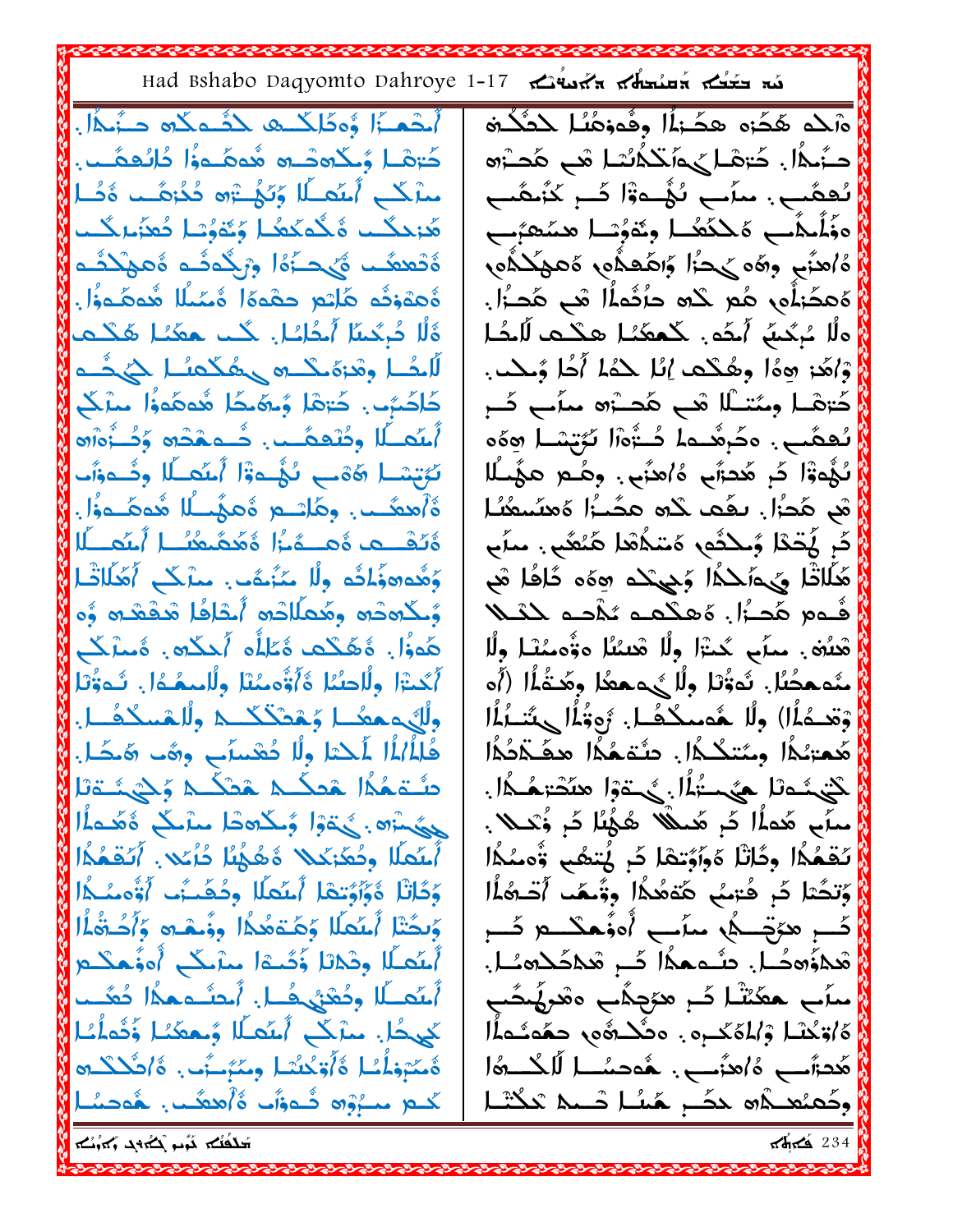Had Bshabo Daqyomto Dahroye 1-17 محمَّد الله المستمرِّج المستمرِّج بمن المستمرِّج المستمرِّج المستمر

لَّاكْمُهُ اوضُعِنُعِكُتِهِ . وَعْعِكْمِ هَيْئًا دْائا حْكْتا ةْلّْلَمْتْدْدَا. حْمْحِسْا لْأَحْدْهُ! وَصَّعْتَهُمْ وَمَنْ الْمُسَلَّاتِ وَالْمُسَلَّاتِ الْمُؤْمَنَ لَّاجْدُ وَا وَحَيْمَتُعَدَّمَ مِنْ مَعْ مِجْمَعِيْدَ مِنْ لْكَعِنْوَةَتّْعَيْنَانَ هُوَجِسًا لِّلْكُوهَا وَجّْبِعَمْعَكُمْتِرْوِنَ. هَزَكُلُهُ وَسُزُوْا وُوهُوزًا. هُوصُبا لَاجْحُوا وضَّعبُعدَ السَّرْهِ . هُ مَنْدَهكْلِ اللَّهُ الْمُقْسَمَةِ ا ةَ كَمِحْتَعْبِ هُ مِحْرَدُتُ مَأْتِرِهِ . هُوصُبا لَّالِكُمُّا وَحَسَنُعِكُمْ وَمِنْ مِنَوْعِنُوْ مِنْكُلُوا لِكَلِّمَا هَّزَىمِيدًا بِ هُوصُبا لَّاجُدُوْا وِصُعِبُعِيدَ وِصِ مَدَّدَدُه لَكْتَشْمَعْدُا وَيُكْتَفِقِ هُوصُل لَاجْمَا وَحُمْعَكُمْ وَ هَعْكُمْ وَ مَمْثَلِ لمُفَعَلَاتُهِ أَكْلَاتُكُمْ وَشَدَّدُتُهُ عَهَّتُهُمْ ةُ من محمَّده كالله مُحالَّةِ من ذَكِّ مُلَّا هَرَحِمَيْدَا وُأَمِيمَاتِ هُوَجِسًا لَلْكُلُوا وصَّعبُعدَهُ عِنْ وَالْكُلُّمِ أَكْتَفَسُلَا وَاتَّخْفَا ومُلْبِ ةَمُمْدَلًا أَيُكْتَا كُتِمْلٍ. هُوصُل لَّاجْدُوا وَحُمْعُوهُ حَوْمَ حَوْرَجَة وَمُحَمَّدًا ةَأَمَنْتُمَا كَعِنْ تَعْشَا وَاهْتِشَا وَحَسَمَلًا كالكوكسا شدق سلاكس مو معسله ذَأَكْفَسَ وهُمحكم مْلَتْبِلَّىنَا أَسَمُتُمَا لُيْزَىْمِـــزُەرِ گُەفَىزْھَلَــا ۋەھەرەتكــــ هَعَّنَزْشُــهِأَيْرُهِرٍ. مَجْلاَيْــبِين أَشْــرَه مُيْــزِين ةَ ْرَحِنْنُدُومِ ۚ وَّلُّـهُۥ ۚ وَّحَشَّمَعُـ ۚ وَّقَــم أَتَــه وُّەدُنُا لُےا كَحتَنْهِ مِدەَتعِنْا وِهَـلُـجُب كَلِكُم هُجَنُبُومِ ةَجُسَنُفَ كَنْعَكُنكُمْ وَمِ وَالْمُذْآهِ . هَمْا وَلُهَا ۚ ةَأَصَّغْـا تُحُالًا كَـٰهَ . هَـُـا وَحَــه شَلا إِنْشَا شَــهوَه كَاهَنَــلا وشَعْنَكُمْ بِمُسْمَعْ مِكْتَمَيْتًا وَمَكْتَمَتًا وَسَلَّمَتُ

للمُتلَمثِلِ. هُوصِمًا لَمَا كُلُوا وحَمِمُعِدْوِهِ أُمِّب حَعْثَ عَلَّا . هُوجِسًا لَلْكُ وَا وكَهِمُعِدْاهِ مِمْرُبٍ هَ/هِمِّبٍ لِلْحِدِهَ تَعِدْلِ. هُوصِيُا لَمَاحُدِيُّا وَحُمِيُعِنَدِيَّةِ مِنْزَا محْسُلًا وَحِمَّحِسُرًا . هُوجِسُطِ لَّاجُصِوَٰا ەَحْكِكْتَفَــــا مْزَحَزْتُـــەلْمْ. ۿُەحسُـــا لَّاكْسُوا وحُمْسُكُوه وُهِــتُوم حَكَــرأَا هَّزْمِهْلْ. هُوصِيُلْ لَلْكُبُولْ وِجُعِيْعِيْدُو هَدْرِ كَدْتُمْهَاْ وُرِكْحَلَاهِ. هُمْحَسَّا لَّاكُــهُا وِحَمْسُــدُه هَـْمِ حَمْكُـهْـمِ ٱقشاهُ أَرْتَمُهُمْ وَهُرُوْتُهُمْ أَهْمَا كُلُّمْ الْمَسْتَرَةِ وَالْمَسْتَمَرَّةَ مِنْ الْمَسْتَمَ هُـــولُمِ . وَحَســرُا حَــزا هُــلَا هَٰـتَرحمُــح هُ/هنُو. هُوصمُا لَاحُدُهُ! وِحَمِّعْدَاهُ حِلًا كَتْصُدًا وَحْتَ هُلْ هُوْهَاْ اُهُنْقَا لَ كتمْ ا. هُوصُا لَاحْدُهُ! وحُمْعِدْهِ أَحْرَ، ثَمِمُعُلِ مِمَّتْلِ كَعِدَهُ تَعِثْلِ حَقَّتِهَا وُهنُــه لا هَدُيْــهِ هِـقَـنِقَمَـٰـ لَمْــبِ همُسُلم أَكْشَا وُكُب وُاهَضْلا شَي أَتَبَعٍ مَنْهُتُمَّا كَذَبَا وُحِكْـرٍ حَقَّـٰ;هُـا هُنُا وِهُٓ;حَبُ هزُم ؤَحُـمأَبِ. هَـْمَائَـــب |هُ٥ هُٰڹ ٛڔۡحِنُنُو لُمَا هَهُمَعُـا هَـدَـُــرِ دَّه وُهِدَٰٓرُٰلُمْ لَهُكُمْ لِكُنَّتَہِۢا هِمَّتَعِنْدَا وقُسْسِمُه كَسْلًا هُصْبُو مِمْنُزَسِي لِكَعْلِلُكُم لِمُؤَمِّنُكُم اللَّهُ وقَدِهِكُومَا قَدِ لْمُثْلِ. هِ مَعْ شَعْلَ. هُبْ وِجُهْ هُدْهِ يَلْا · ثُلا إِنَّـم أَنصُل وَهكَـٰ: . هُـٰ وِتَعَـٰ\ةَا

 $\pi$ ar $\leq$  235